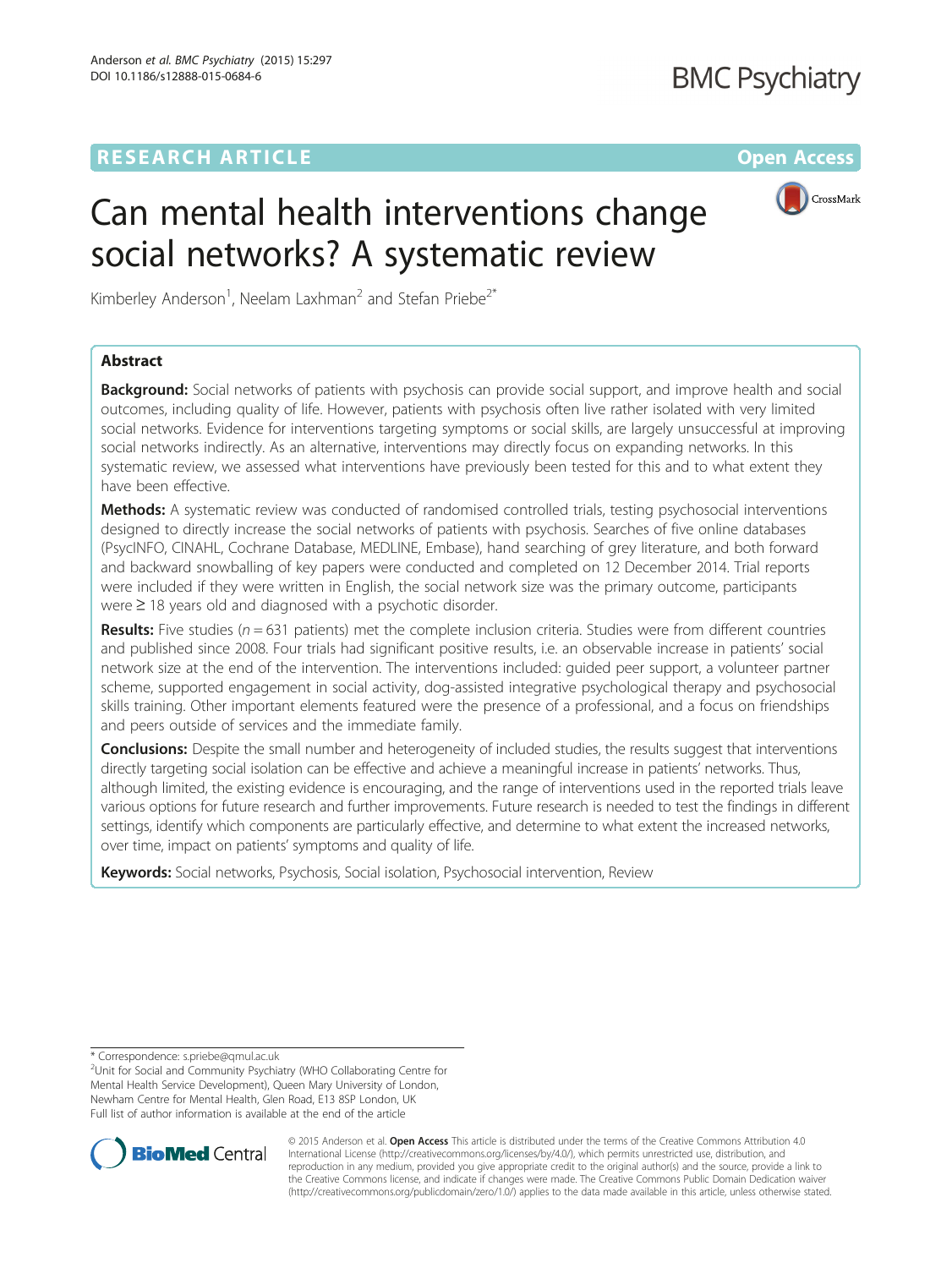#### Background

People with psychosis frequently experience difficulties in developing and maintaining social relationships; their networks tend to be smaller than those of people without mental illness, and are largely composed of family members [[1\]](#page-7-0). Over longer periods of time, people with enduring psychosis often rely on healthcare services to maintain social bonds [\[2](#page-7-0)].

Living alone, having few social ties and infrequent contact are all indicators of social isolation [\[3](#page-7-0)], and the size of social networks can be used as a measure of isolation or connectedness. Social networks include both close, supportive relationships with family and friends, as well as more spontaneous, casual interactions with wider contacts in the community. Pattinson & Pattinson [[4](#page-7-0)] define social networks based on the closeness and frequency of the individual social interaction, including; personal, intimate, effective, nominal and extended zones of networks. A greater sense of independence, better overall health and fewer social stressors are all mediators of social networks, and have positively been shown to have various effects on wellbeing, including: feelings of belonging, reducing stress, restoring hope, and increasing ability to adapt to new situations [\[5\]](#page-7-0); instilling feelings of trust and reciprocity [[6](#page-7-0)]; providing higher community functioning [\[7\]](#page-7-0); increasing engagement with mental health services [\[8](#page-7-0)], and improving quality of life [[9](#page-7-0)].

Equally however, several factors play a role in limiting the networks of people with psychosis. Symptoms of the disorder, in particular negative symptoms: anhedonia, emotional dullness and low energy, are known to impair the motivation and ability to establish and maintain social relationships. Disadvantages such as unemployment and poor socio-economic status may also reduce the opportunities to utilise social skills [[10](#page-7-0)].

The challenge for mental health services is to overcome these problems in order to help people with psychosis build and sustain a sufficiently large social network. The existing evidence suggests that established treatments targeting negative symptoms largely fail (see Carpenter and colleagues [[11\]](#page-7-0) for more detail on this), although such symptoms may change over time [\[12](#page-7-0)]. Thus, the evidence supporting treatments that aim to enlarge networks indirectly–by primarily targeting underlying symptomatology–is limited. We therefore conducted a systematic review of randomised controlled trials (RCTs) whose primary aim is to improve the social networks of patients with psychosis, to determine the effectiveness of existing psychosocial interventions. (Prospero ID: CRD42015020540).

#### Methods

We intended to be inclusive with respect to the characteristics of patients, the type of interventions and the exact

measure of social networks. Yet, the review was restricted to studies that assessed some behavioural indicator of social networks as primary outcome. We did not consider patients' satisfaction or other forms of subjective appraisal as an outcome, since such appraisals are only moderately linked with objective measures of social networks. The restriction to studies with social networks as primary outcomes enabled us to avoid bias through including studies that would selectively report secondary outcomes, and possibly over-report outcomes showing a positive effect of the given intervention.

#### Eligibility criteria

Included studies were required to have a primary outcome measure of social network size, and were excluded if only broader reference to social interactions was made, or social network size was a secondary outcome measure. Studies were included if participants were recruited from inpatient, outpatient or community mental health care services;  $\geq 50$  % participants with psychosis, and at least 18 years of age. Treatment as usual, active and waitlist control conditions were all accepted as comparators. There was no restriction on publication date, but due to resource constraints we excluded those not written in English. Reviews were excluded but their reference lists were screened.

#### Search strategy

A systematic, electronic search was conducted on the databases PsycINFO, MEDLINE, CINAHL, Embase and the Cochrane Library, and publication bias was minimised by including conference papers and book chapters, searching grey literature, and corresponding with authors to identify additional work where necessary. Reference lists of key studies and identified reviews were searched and relevant papers obtained (backward snowballing), as well as finding citations to studies documented (forward snowballing). The search was completed on 12 December 2014, and was conducted by researcher KA. A hand search for relevant articles in key journals, such as Schizophrenia Bulletin, British Journal of Psychiatry, Psychiatric Bulletin and Archives of General Psychiatry, was carried out by NL. Using a random-number generator, a 20 % check verified eligibility of included and excluded abstracts.

The combination of terms was deliberately broad to increase sensitivity of the search and identify all eligible RCTs. The search strategy was defined as terms containing adjectives or derivatives of 'psychosis,' 'social networks' and 'intervention' that were combined using a series of boolean 'AND/OR' operators (see Additional file [1\)](#page-6-0). Specific named interventions were included following their identification in key texts. Data extraction and quality assessment was guided by The Cochrane Collaboration's Intervention Review for RCTs, and each eligible full-text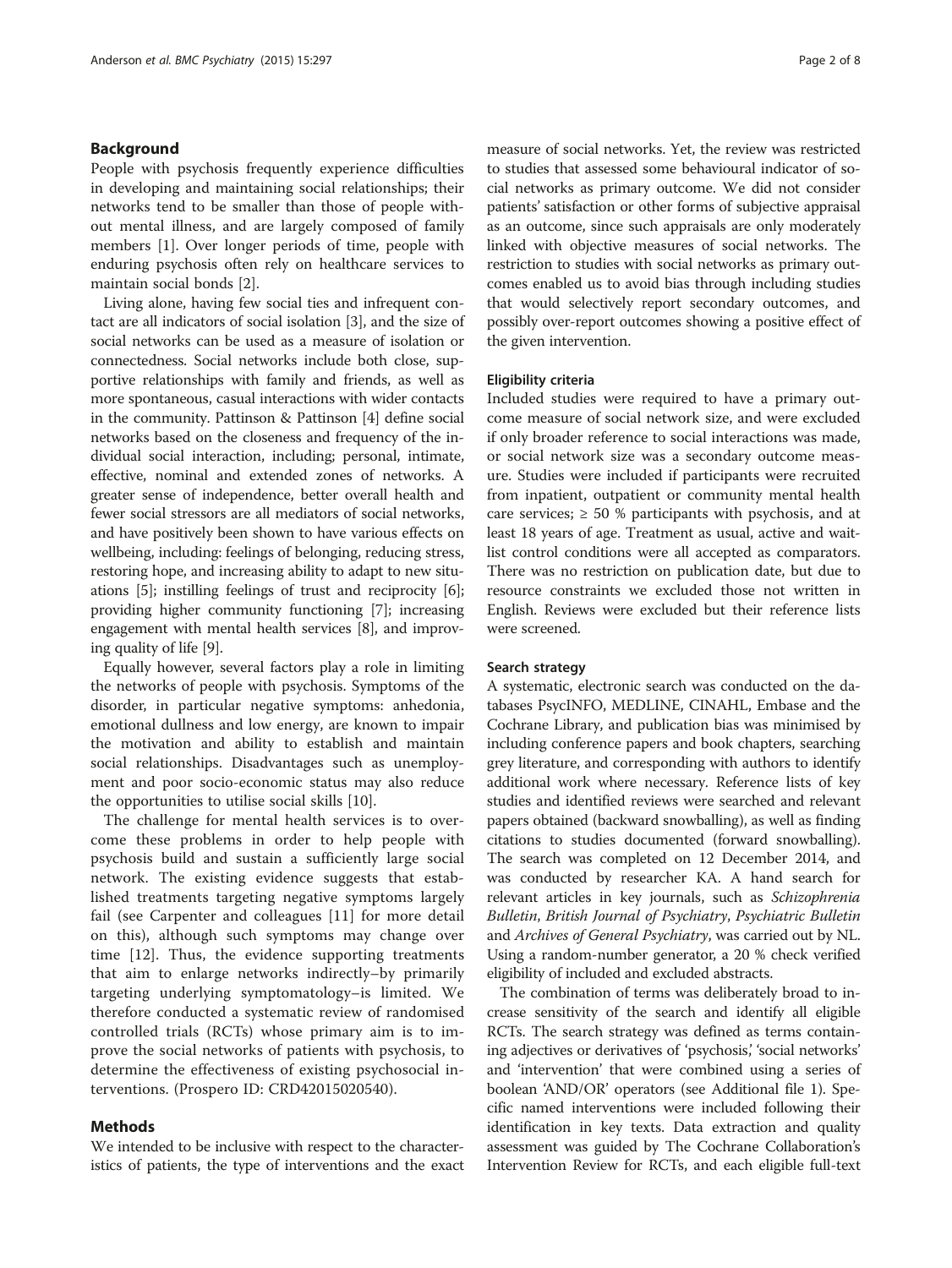study was double rated by researchers KA and NL. Disagreements were discussed with SP and consensus was reached on the final inclusion of studies.

## Data analyses

General characteristics of the studies and participants were extracted for each trial, as well as details on the intervention groups, outcomes, risk of bias assessments and data analysis. Trends in social network size before and after the interventions were planned to be analysed by pooling the data, and comparing standard mean differences. However, because of the small number and high heterogeneity of studies, a meta-analysis was prevented. Instead, findings were reported narratively.

#### Results

## Results of the search

The search produced a total of 29,079 titles to screen, and after removing duplicates and irrelevant papers; a full text assessment of 41 documents was conducted. Five trials with a total of 631 patients met the exact inclusion criteria, and the PRISMA [[13](#page-7-0)] flowchart in Fig. 1 depicts the screening process and exclusion of papers.

The five included studies were conducted in: Italy  $(n = 347$  participants), Ireland  $(n = 102)$ , Netherlands  $(n = 106)$ , Spain  $(n = 21)$  and Israel  $(n = 55)$ , and they span a publication period from 2008 to 2014. There was a total of 436 males (69 %) and a mean age of 44.2 (SD 6.0) years. Three studies took place in community mental health settings [[14](#page-7-0)–[16\]](#page-7-0), one in a mental health centre (which was neither identified as inpatient nor outpatient services) [\[17\]](#page-7-0), and one in an inpatient facility [[18](#page-7-0)]. All studies sought and obtained ethical approval and patient consent to participate.

Two studies [[15, 16](#page-7-0)] assessed the diagnosis of participants using ICD-10 criteria [[19\]](#page-7-0), two [\[18](#page-7-0), [19\]](#page-7-0) used DSM-IV [\[20](#page-7-0)], and one study [[16\]](#page-7-0) did not provide any information on the diagnostic system. Two studies [\[15](#page-7-0), [19\]](#page-7-0) featured diagnoses of 'schizophrenia,' one [\[17](#page-7-0)] 'psychosis, one [\[15](#page-7-0)] featured 'severe mental illness' accepting patients with F20-F49 ICD-10 diagnoses, and one [\[16](#page-7-0)] specified 'serious mental illness' accepting diagnoses of schizophrenia, schizoaffective disorder, depression and bipolar disorder. The specific duration of illness for participants in these studies was unable to be ascertained, since reporting on this detail was insufficient, but most report chronic patients. All interventions took place

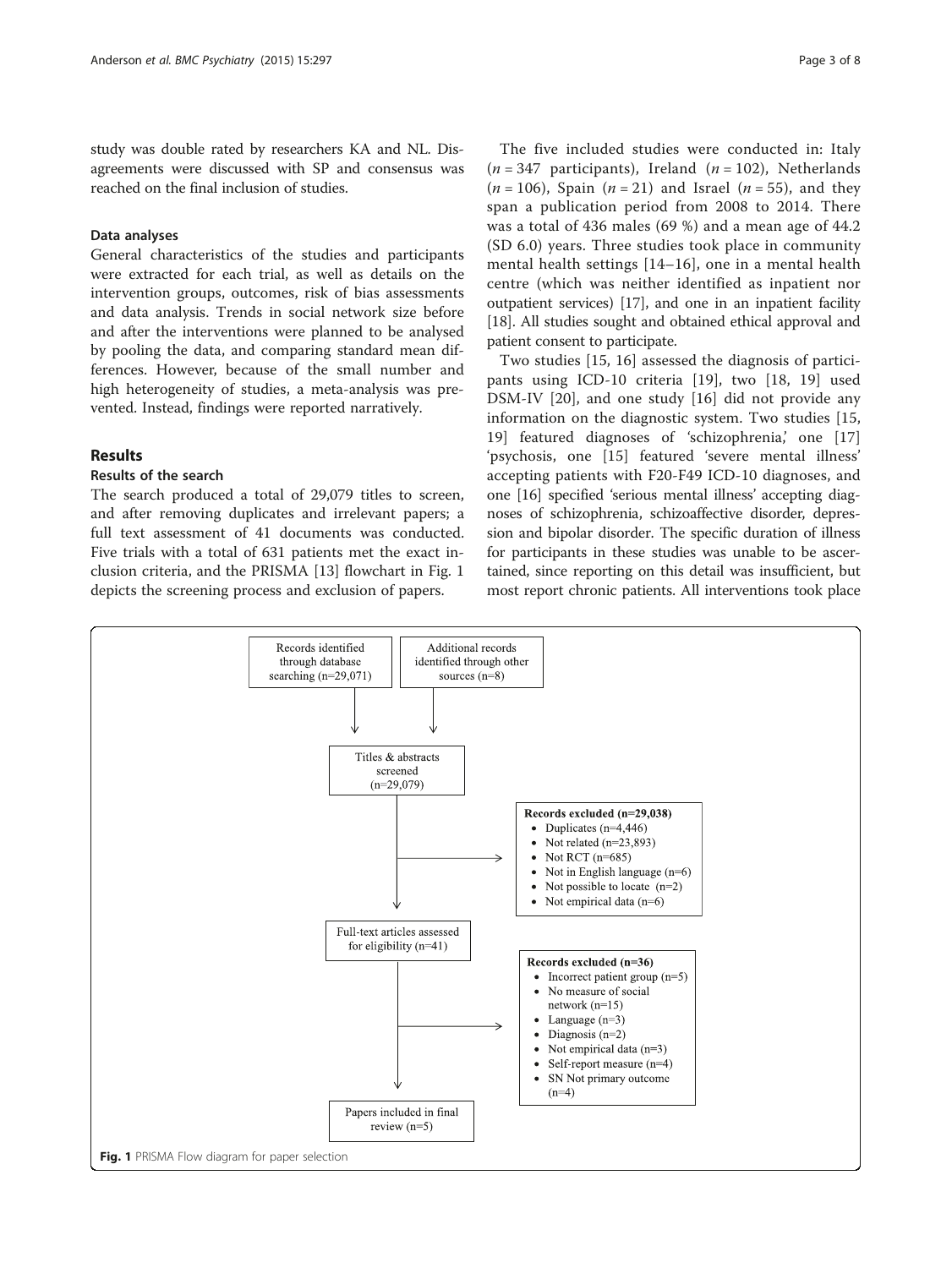on a weekly basis, with an average number of 1.8 (SD .75) hours per week, and with an average study follow-up period of 11 months (SD 8.7). All studies intended to improve contacts outside of the family. Table [1](#page-4-0) gives an overview of included studies.

#### Characteristics of interventions

Overall, the structures of the interventions tested in these studies are highly diverse. In one trial conducted in Italy [\[14](#page-7-0)], participants worked closely with clinical staff to identify possible areas of interest and activities they might like to take part in. This involved forming social contacts in the community; outside of their family, mental health services and other patient groups. Participants were encouraged and supported by staff to engage in these activities. Meetings were once a week for an hour over a period of 3–6 months.

Another study, conducted in Ireland [[15](#page-7-0)], matched participants with volunteer partners to facilitate social connectedness. The authors attempted a replication of a trial previously conducted in the USA [\[21\]](#page-7-0) (which was excluded from this review since their primary outcome was not social network size) and adapted their study to include a stipend for one arm and an explicit measure of social network size. However, due to recruitment issues, they were only able to randomise to two arms instead of three (volunteer + stipend, and stipend only). The volunteer-participant pairs met for 2 h per week, and spent time in the community together doing activities of interest to the patient.

The Dutch trial in this review [[17\]](#page-7-0) delivered guided peer support, which involved a nurse facilitating a talking group for participants with psychosis, but which was primarily directed by the members. The group offered a structured and continuous discussion of issues related to mental illness. The presence of a nurse has previously been noted as helpful for patients to develop a sense of security and meaningfulness, while promoting group interactions without actively affecting the non-specific group processes.

The study conducted in Israel [\[16\]](#page-7-0) tested social cognition and interaction training (SCIT), whereby participants worked in groups to explore impairments in their social cognitions. In addition, both the experimental and control groups received 'social mentoring' which involved weekly meetings with an individual mentor to set realistic goals related to patients' social life, such as organising their finances, enrolling on a course or engaging with the community in some way.

The final study in this review, conducted in Spain [[18](#page-7-0)], used integrative psychological therapy (IPT) as their main care approach, which is a structured group intervention with five distinct elements: cognitive differentiation, social perception, verbal communication, social skills training,

and interpersonal problem solving. They additionally combined this with the presence of a 'therapy dog' to the experimental arm, as they reported that animals can have positive effects on social functioning, and participants were encouraged to engage and interact with the dog during sessions.

Control groups were variants of routine care as the main comparator. This typically involved usual contact with a person's regular care team, maintaining scheduled appointments, adhering to medication as required or attending groups as per their normal programme.

#### Effects of interventions

Four out of five studies [\[14](#page-7-0), [16](#page-7-0)–[18](#page-7-0)] in this review successfully report significant increases in social network size. This equates to a 45.5 % increase in social network size for the Italian study [[14](#page-7-0)], who found no further statistically significant improvements in their secondary outcomes: clinical information, activities of daily living and work; and a 56 % increase for the Dutch study [\[17\]](#page-7-0), who also indicate significant improvements in self-esteem and quality of life for those who regularly attended their peer support groups. For the Israeli study on SCIT, a significant, albeit small, increase in interpersonal communication scores at the end of the intervention was found (2.9 % increase), and Vilalta-Gil and colleagues demonstrated a significant positive increase in the social contact score of the Living Skills Profile ( $p = .041$ ). Lastly, Sheridan and colleagues in Ireland [\[15\]](#page-7-0) indicated a trend towards increased social network size at the end of the intervention period (2 years)–a 7 % improvement–but these results were not found to be statistically significant. Although overall most outcomes indicated trends towards symptom reduction and increases in personal strengths, only those cited were statistically significant. It was not possible to ascertain what these figures represent in terms of size of social network (see Additional file [2](#page-6-0) for a summary).

#### Social network assessment tools

A wide variety of assessments were used to measure social networks across the five trials; in fact no two trials used the same tool. Three trials used explicit counting methods to measure number of contacts within participants' social network, and of these only the volunteer partnership study [[15](#page-7-0)] used a validated tool–the Practitioner Assessment of Network Type [\[22](#page-7-0)]. Although the other two did not use established measures to assess the network size, they were similar in their counting methods. The guided peer support study [[17](#page-7-0)] used the Personal Network Questionnaire (PNQ), a self-developed measure to record frequency and importance of relationships; and the social activities study [[14](#page-7-0)] had a basic scoring system for the type of relationships and the frequency of encounters. For these studies,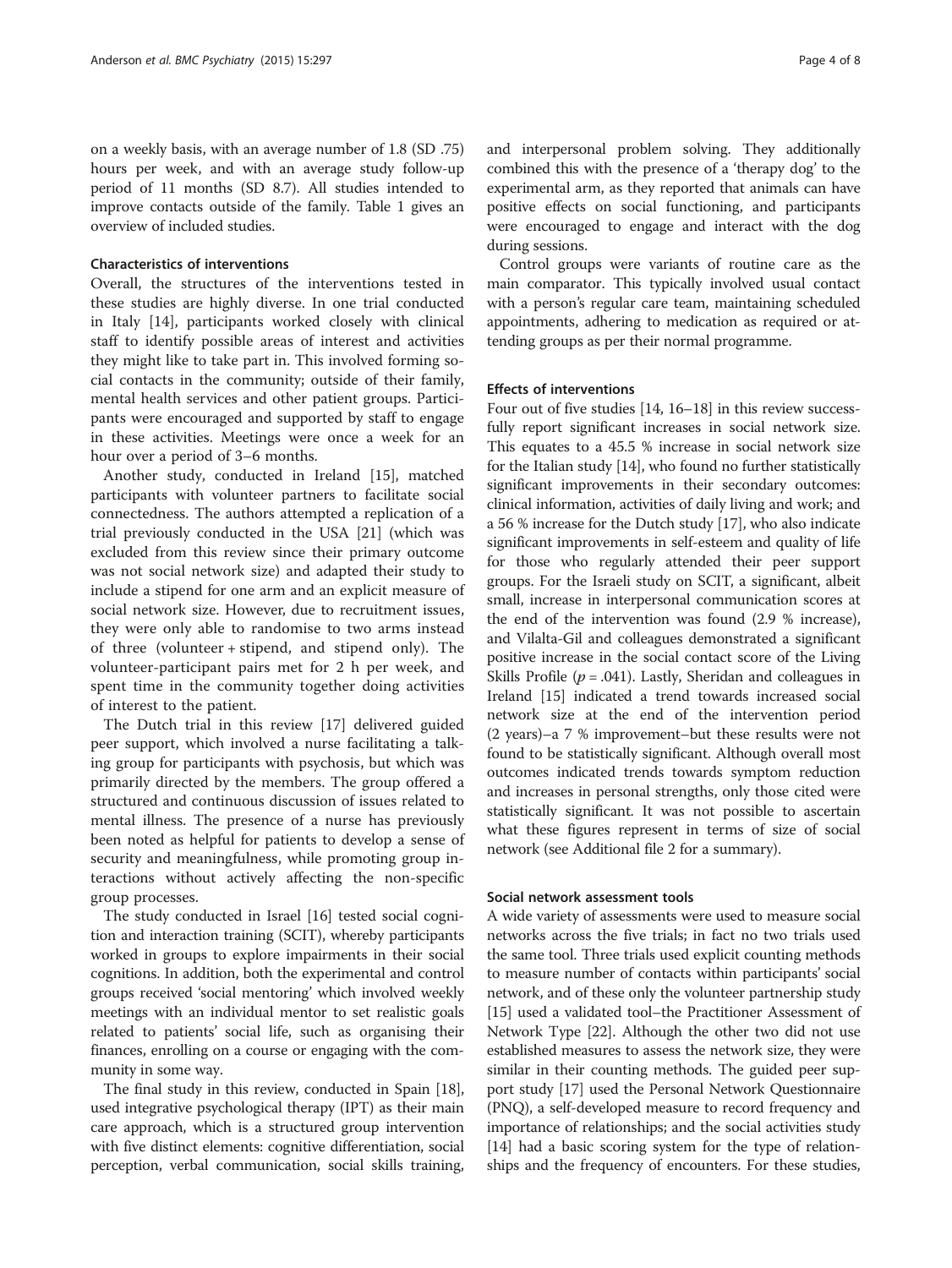# <span id="page-4-0"></span>Table 1 Summary of study characteristics

| Study                            | Country            | No. participants                           | Setting                     | Diagnostic<br>criteria      | Disorders featured                                                                | Intervention outline                                                                                                                                                                        | Control             | Duration of<br>intervention                        | Follow-up<br>period         |
|----------------------------------|--------------------|--------------------------------------------|-----------------------------|-----------------------------|-----------------------------------------------------------------------------------|---------------------------------------------------------------------------------------------------------------------------------------------------------------------------------------------|---------------------|----------------------------------------------------|-----------------------------|
| Terzian et al. [14]              | Italy              | 172: Intervention,<br>173: Control         | Community ICD-10            |                             | Schizophrenia                                                                     | Staff identified possible areas of interest for<br>patients to take place outside the services'<br>resources and with members of the community<br>at large.                                 | Routine<br>care     | 6 months                                           | 2 years                     |
| Sheridan et al. [15]             | Ireland            | 52: Intervention.<br>55: Control           | Community ICD-10            |                             | Schizophrenia                                                                     | Patients matched with volunteer $+$ $\in$ 20 monthly<br>stipend for activities.                                                                                                             | Stipend<br>only     | 2 h a week<br>for<br>9 months                      | 9 months                    |
| Castelein et al. [17]            | <b>Netherlands</b> | 56: Intervention<br>50: Control            | Mental<br>Health<br>Centres | DSM-IV                      | Psychosis                                                                         | Guided peer support group with focus on social<br>network, social support, self-efficacy and quality<br>of life.                                                                            | Wait list           | 16 sessions<br>for 90mins<br>each over<br>8 months | 8 months                    |
| Hasson-Ohayon et al. [16] Israel |                    | 33: Intervention,<br>21: Control           | Community                   | Insufficient<br>information | Schizophrenia,<br>schizoaffective<br>disorder,<br>depression, bipolar<br>disorder | Social Cognition Interaction Training (SCIT):<br>Social, leisure, support, employment services +<br>social mentoring                                                                        | Social<br>mentoring | 1 h sessions<br>$3 \times per$<br>week             | Insufficient<br>information |
| Villalta-Gil et al. [18]         | Spain              | 12: Intervention, 9: Inpatients<br>Control |                             | <b>DSM-IV</b>               | Schizophrenia                                                                     | Integrated Psychological Therapy (IPT) improving<br>social and cognitive functioning, social<br>perception, problem solving, verbal<br>communication + 'therapy dog' present in<br>sessions | <b>IPT</b>          | 45 minute<br>sessions $2 \times$<br>per week       | 12.5 weeks                  |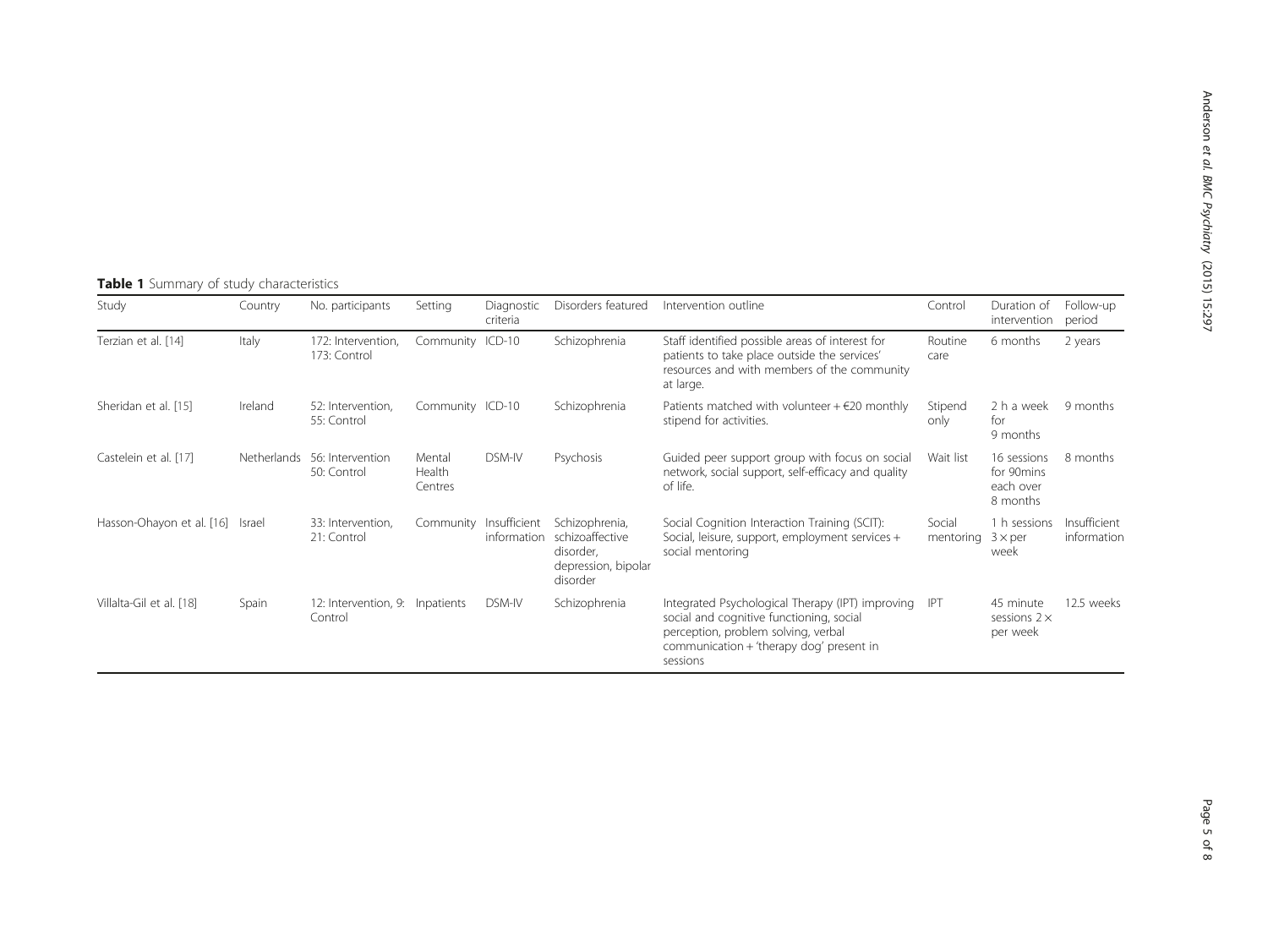higher scores were interpreted as more contacts/greater social network.

The further two trials [\[16](#page-7-0), [18\]](#page-7-0) used relevant subscales within validated measures. The Social Functioning Scale (SFS) [[23](#page-7-0)] and Living Skills Profile (LSP) [\[24\]](#page-7-0) respectively, are both tools designed specifically for patients with schizophrenia. For the SFS, 'interpersonal communication' was used in this instance to measure the size of the participants' social network and the ability to effectively interact with others. For the LSP, higher scores within the 'social contact' item also indicate better social engagement. Although these do not 'count' the number of contacts in the same way the previous measures do, they are be considered to capture the social network size.

#### Quality of included studies

Overall, the studies included in this review did not indicate high risk of bias, although there appear to be some problems with the quality of reporting, and with rigorous blinding.

All except the Israeli SCIT study [[14](#page-7-0), [15, 17, 18](#page-7-0)] were allocated to treatment arm by automated computer or telephone service, and were rated as having a low risk of randomisation bias. All studies took precautionary measures to ensure the assignment of participants to treatment arms was not affected by selection bias: including balancing allocation by telephone according to site, using independent personnel to carry out randomisation, using sealed envelopes and weighted recruitment sites so each participant had equal chance of being randomised to experimental group. Blinding of participants across trials was generally not employed, likely due to the nature of psychosocial interventions whereby participants are aware of new or additional care approaches they are part of.

The Italian social activities and Irish volunteer partnership studies [[15](#page-7-0), [16](#page-7-0)] were rated as high risk of bias for blinding of assessors. Reasons for this include the absence of blinding procedures overall, revelation of group allocation by participants during data collection, or failing to blind independent personnel. For missing outcome data, only the Italian social activities and Dutch guided peer support studies [\[15, 16\]](#page-7-0) reported how missing data was dealt with. The remaining studies failed to convey why missing data occurred or how this was managed in their analyses, and therefore no judgement could be made. Table 2 provides an overview of this.

### **Discussion**

This review examined interventions to improve social networks for patients with psychosis, and assessed the effectiveness of these. To our knowledge, no review has previously explored this. It was achieved through a detailed systematic search of existing literature, and all available randomised controlled trials with an objective primary outcome measure of social network size were included. In total, only five studies met the specific inclusion criteria–albeit with a substantial total participant sample size of 631. Four out of the five studies reported statistically significant improvements in the social networks of patients following their interventions. It may be concluded that despite some recent therapeutic pessimism with regard to improving social outcomes for this patient group [[25\]](#page-7-0), interventions directly targeting social connectedness appear promising.

Nevertheless, the small number (more than half of the included patients were from one multi-centre trial in Italy), and heterogeneity of studies, with no two studies testing similar interventions, limits the robustness of the conclusions. Equally, the heterogeneity of assessment tools makes comparison difficult, a concern of social network measures captured previously by Gayer-Anderson & Morgan [[26\]](#page-7-0).

#### Interpretation

Aspects of guided peer support, community participation and engagement, skills training and animal-assisted IPT feature across the interventions in the positive trials, whereas a volunteer partnership scheme had less favourable results. This suggests that different interventions, including some that are potentially not very intensive or costly, might have a similar effect and help to promote and foster social interactions that constitute a social network. The presence of a professional within the interventions, regardless of their specific defined role, appears to be an important factor for increasing social networks. These professionals may act as potential

Table 2 Summary of the risk of bias using the Cochrane Collaboration's Intervention Review for RCTs

| Study                     | Random sequence<br>generation | Allocation<br>concealment | Blinding of<br>participants | Blinding of<br>assessor | Incomplete data<br>outcome | Selective<br>reporting |
|---------------------------|-------------------------------|---------------------------|-----------------------------|-------------------------|----------------------------|------------------------|
| Terzian et al. [14]       | Low risk                      | Low risk                  | High risk                   | High risk               | Low risk                   | Low risk               |
| Sheridan et al. [15]      | I ow risk                     | I ow risk                 | High risk                   | High risk               | High risk                  | Low risk               |
| Castelein et al. [17]     | I ow risk                     | I ow risk                 | I ow risk                   | I ow risk               | Low risk                   | I ow risk              |
| Hasson-Ohayon et al. [16] | Unclear risk                  | Low risk                  | Unclear risk                | Unclear risk            | High risk                  | High risk              |
| Villalta-Gil et al. [18]  | Low risk                      | Low risk                  | I ow risk                   | Low risk                | Unclear risk               | Low risk               |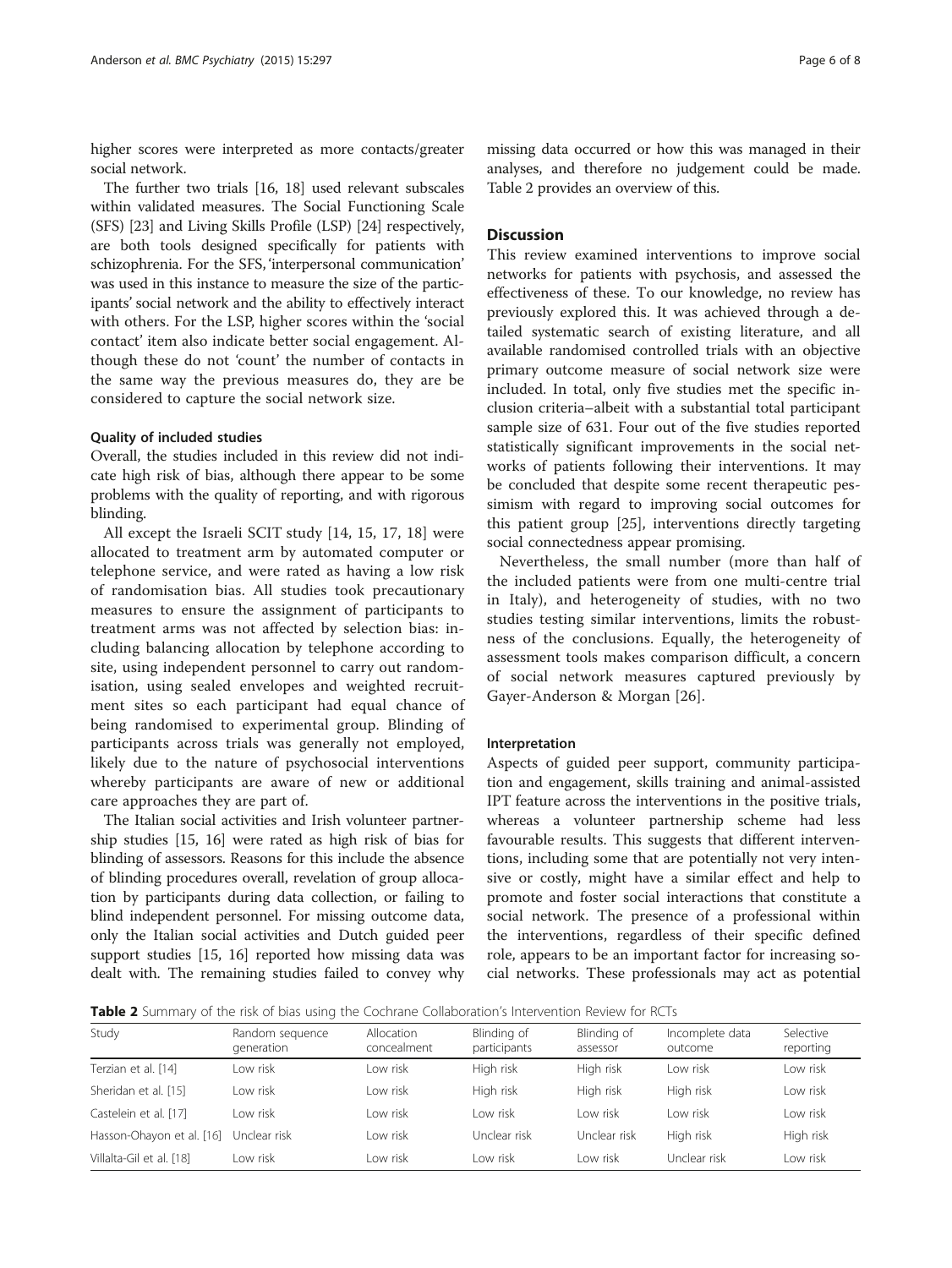<span id="page-6-0"></span>mediators between formal interactions with healthcare services and more casual links in the community.

The included studies featured mostly patients with a duration of illness of several years, and the target groups were those who had already lost relationships and often lived rather isolated. The findings of the review suggest that interventions may still be helpful with such patients, and that long periods of isolation are not necessarily a reason for pessimism as to whether patients' networks can be increased. However, one may also speculate as to whether supporting patients' ability to maintain social networks at an earlier stage of their illness–e.g. though interventions as included in this review-might be effective in avoiding social isolation later on.

Whilst the consideration of families varied across the interventions, all of them aimed to improve contacts outside of the family. Treatments of patients with psychosis traditionally emphasise family links, e.g. though psycho-education programmes with key relatives and family therapy. Yet, patients might benefit from interventions with a broader remit that help to establish and maintain wider contacts in the community. It may be more feasible to work on new contacts rather than changing family relationships and improving already existing friendships after many years of illness.

All studies were published since 2008, suggesting a recent and possibly increasing interest in such social interventions in the scientific community. The interest might reflect a disappointment about the effectiveness of more conventional pharmacological and psychological interventions in the treatment of patients with psychosis and a search for new holistic approaches. The recent publication of these trials might also indicate that social networks have become more interesting as a target for interventions and as treatment outcomes. Future research can add to the findings reported in this review if further trials are conducted with the social network size as the primary outcome.

The findings are encouraging and point towards avenues for future research. Replication is needed through methodologically rigorous trials. Process evaluations, explanatory trials and cost-effectiveness analyses should help to identify which components are effective, efficient and particularly acceptable to patients, and to what extent the relevant components are consistent or different across interventions. All this can inform the development of intervention models for the future, which may be advancements of the interventions considered in this review or select and combine components of different interventions to design new and even more beneficial methods for increasing networks. Longer term follow-up studies should explore whether the gains in social networks are sustained over time, what support, if any, is required from health care services for this, and whether

the improved networks indeed impact on patients' symptoms and quality of life.

#### Strengths and limitations

Although the included studies were heterogeneous in various respects, they all met the inclusion criteria; particularly using a behavioural measure of the social network size as the primary outcome. The number of trials is small, despite the substantial total number of patients of more than 600. The fact that the trials are from different countries, settings and tested very different interventions may be seen as a limitation. Yet, four out of these five studies yielded a significant positive finding, which may indicate that improvements of social networks can indeed be achieved with a range of interventions and in different contexts.

However, limitations of note are that only papers written in English were considered; that no meta-analysis could be performed; that we included studies with insufficient reports of study details; and that none of the studies reported an economic analysis of the costs and benefits of the intervention. Nevertheless, the limitation to studies using social network size as the primary outcome avoids reporting bias, which would have been inevitable with the inclusion of studies using social networks as one out of many secondary outcomes.

#### Conclusions

Large numbers of people with psychosis remain isolated, disengaged from local activities, and socially withdrawn for long periods. The extent to which mental health services in different countries regard improving the social network of patients as a core task is likely to vary. Nevertheless, this review suggests that such improvements are possible when social activities are targeted directly rather than indirectly through symptom control.

#### Additional files

[Additional file 1:](dx.doi.org/10.1186/s12888-015-0684-6) Complete list of search terms. (DOCX 64 kb) [Additional file 2:](dx.doi.org/10.1186/s12888-015-0684-6) Summary of reported assessment & outcome data. (DOCX 83 kb)

#### Abbreviations

DSM: diagnostic & statistical manual of mental disorders; ICD: international classification of disease; IPT: integrative psychological therapy; LSP: living skills profile; PNQ: personal network questionnaire; PRISMA: preferred reporting items for systematic reviews and meta-analyses; RCT: randomised controlled trial; SCIT: social cognition and interaction training; SFS: social functioning scale.

#### Competing interests

The authors report no competing interests.

#### Authors' contributions

SP and KA contributed to the conception and design of this review. KA co-ordinated the project: undertaking the initial search, sifting the results,